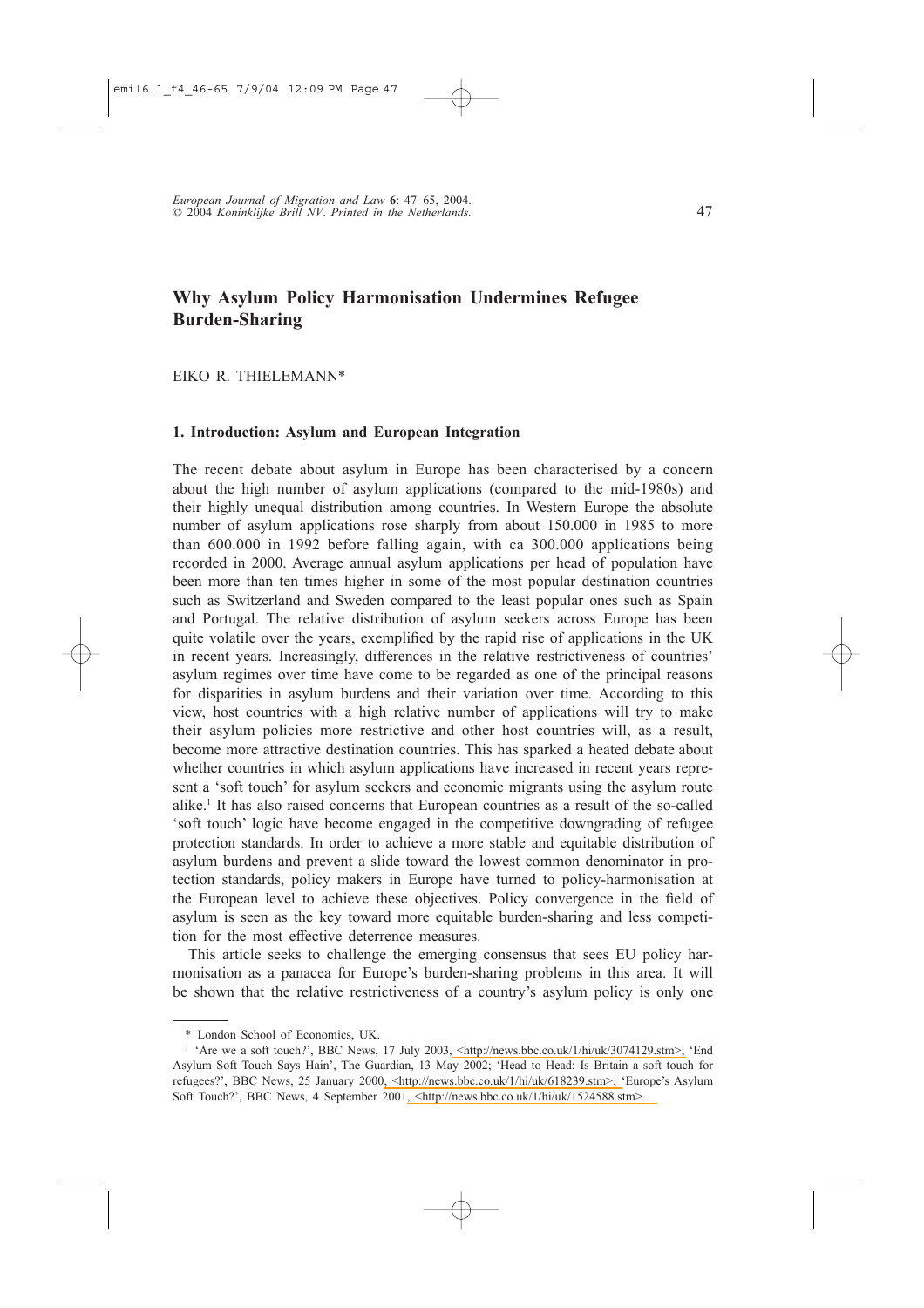(and not even the most important) factor influencing the distribution of asylum burdens. Existing research in this area tends to focus primarily on the effectiveness of national policy measures (Holzer and Schneider 2000; Neumeyer 2003; Hatton 2003; Thielemann 2003c). Accordingly, there have been only few systematic analyses of the role of the EU in tackling the unequal distribution of asylum 'burdens' across Europe (Noll 1997, 2000; Thielemann 2003a).

This article's quantitative analysis of West European asylum data for the period 1985-2000 suggests that while European efforts to coordinate national asylum legislation and harmonise policy at the EU level appear to have deflected substantial numbers of asylum seekers to less developed countries, they have done little to address the issue of unequal distribution of asylum burdens among Western European states. European initiatives which so far have heavily focused on the integration of deterrence measures have had the tendency to consolidate the imbalance of asylum 'burden' created by deeply structural migration pull factors. The harmonisation of restrictive policy measures alone must therefore be regarded as being counterproductive to the aim of more equitable asylum burden-sharing in Europe.

The discussion in this article is structured as follows. In the first part of the article, I give an overview of the evolution of asylum applications/burdens in Western Europe since the mid 1980s. Part two highlights the principal steps that Western European states have undertaken both unilaterally and in cooperation to address what some have referred to as Europe's 'asylum crisis'. In the final part, the article assesses the relative importance of the key determinants for asylum seekers' choice of host country to support the claim that attempts to achieve a more 'equitable balance of efforts' through the harmonisation of national deterrence measures have in fact led to the consolidation of Europe's burden-sharing problems.

## 2. The Evolution of Asylum Figures in Europe

In a 2003 survey commissioned by a leading UK tabloid newspaper,<sup>2</sup> a sample of people in Britain were presented with six issues and were asked to choose the one which they regarded as the most important political issue for the UK. The highest number of respondents (39 percent) chose 'immigration and asylum seekers', followed by 'law and order' (32 percent) and 'the war on terrorism' (9 percent). In the same survey, only 18 percent of those questioned agreed with the truism that 'relative to their population, a number of other European countries have more asylumseekers than Britain'. 80 percent of respondents agreed with the statement that 'the problem of asylum-seekers is out of control'.<sup>3</sup> There can be little doubt that uncer-

<sup>&</sup>lt;sup>2</sup> YouGov survey on Immigration and Asylum for *The Sun* conducted between 11 and 14 August 2003, available at <www.YouGov.com>.

<sup>&</sup>lt;sup>3</sup> In the same YouGov survey, 81 percent of the 2309 respondents were in favour of holding all asylum-seekers in detention on arrival in the UK while their applications for asylum are processed. However, some of the survey results also show the deep confusion that is evident in the UK debate on these issues. While 54 percent felt that as a result of immigration over the past fifty years 'Britain has changed for the worse, because something of our traditional character has been lost', 64 percent of respondents felt that Britain had benefited from recent immigration in terms of music, sport, food, etc.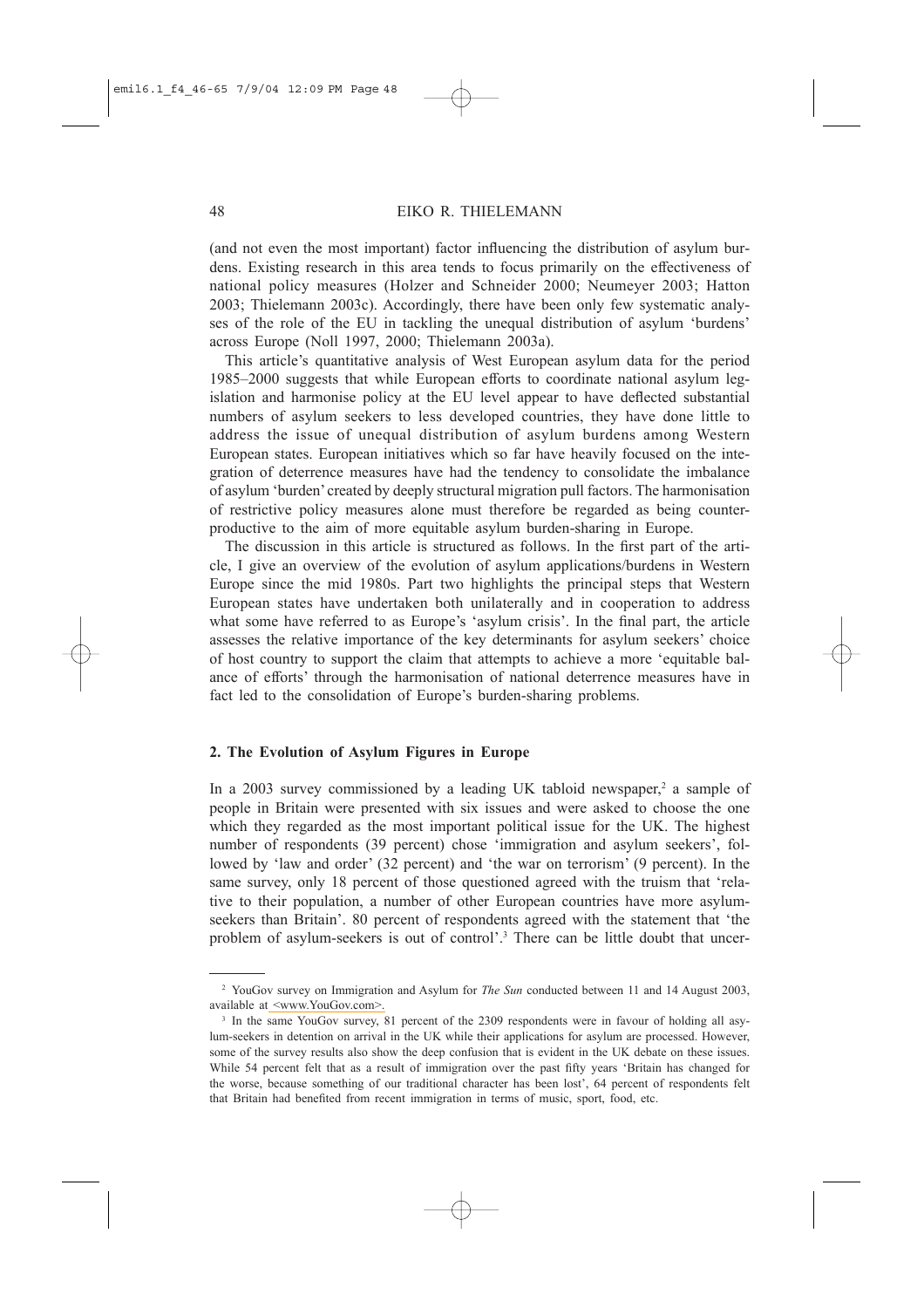tainty and concern about asylum numbers are not unique to Britain and that one would hear similar sentiments expressed about this issue in other European countries. This is of course supported by the electoral success of far-right, anti-immigrant parties in recent years in countries such as Belgium (Vlaams Blok), Austria (Freedom Party), Netherlands (Pim Fortuyn) or Italy (Northern League). In Switzerland, a referendum on asylum in May 2003 rejected by only the narrowest of margins yet another initiative from the Swiss People's Party which would, if successful, have turned Swiss asylum legislation into the most restrictive currently operating in Europe today.

While certain politicians from different political persuasions have sometimes fuelled xenophobic feelings among parts of the general public, these sentiments are at least in part seen as a reaction to the increased absolute numbers of asylum seekers arriving in Western Europe since the late 1980s. Figure 1 shows how the absolute number of asylum applications increased rapidly after 1988, reaching a peak at the height of the Bosnian conflict in 1992. In the mid-1990s, applications in Western Europe fell sharply only to rise again (albeit somewhat more slowly) in the late 1990s when they peaked again at the time of the Kosovo crisis and the subsequent war in Afghanistan. The figures presented here also show how the three biggest European countries (Germany, France, and UK) were very unevenly affected by these conflicts. While Germany was the country most affected by the crises in former Yugoslavia (in particular the Bosnian war when asylum applications in Germany made up almost 70 percent of all applications registered in Western Europe at the time), more recently, during the war in Afghanistan, the UK received the largest absolute number of asylum applications in Europe. On average over the past 15 years, Germany has had by far the largest number of asylum applications per year, followed by France, the UK and the Netherlands (see Figure 2).<sup>4</sup>

A focus on the absolute number of asylum applications received by individual countries, however, often tends to be misleading, given the very different size and different reception capacities of European destination countries. A comparison of relative numbers of asylum seekers (applications per thousand of population) as shown in Figure 3 and 4 is therefore more meaningful if one seeks to study the degree of relative responsibilities or 'burdens' that different European states have encountered as a result of people applying for refugee status over the years. If one compares the average number of asylum seekers received each year between 1995 and 2000, it is striking to note that some of Europe's largest countries, such as France, the UK and Italy, have had to deal with significantly fewer asylum-seekers (in relation to their population size), than some of Europe's smaller states, such as Switzerland, Sweden and Denmark.

If we take the UK situation as an example, one discerns that despite the strong increase in applications in recent years, on average over the past sixteen years relative numbers in Britain have been one sixth of those in Switzerland and less than half of the EU (15) average. In the light of these figures one must seriously question

<sup>&</sup>lt;sup>4</sup> It is very likely that for many years Italy under-reported the true number of asylum seekers arriving on its territory as a result of administrative shortcomings. With Italy joining Schengen and adopting the EURO-DAC fingerprint database, there has now been much more accurate reporting in Italy in recent years.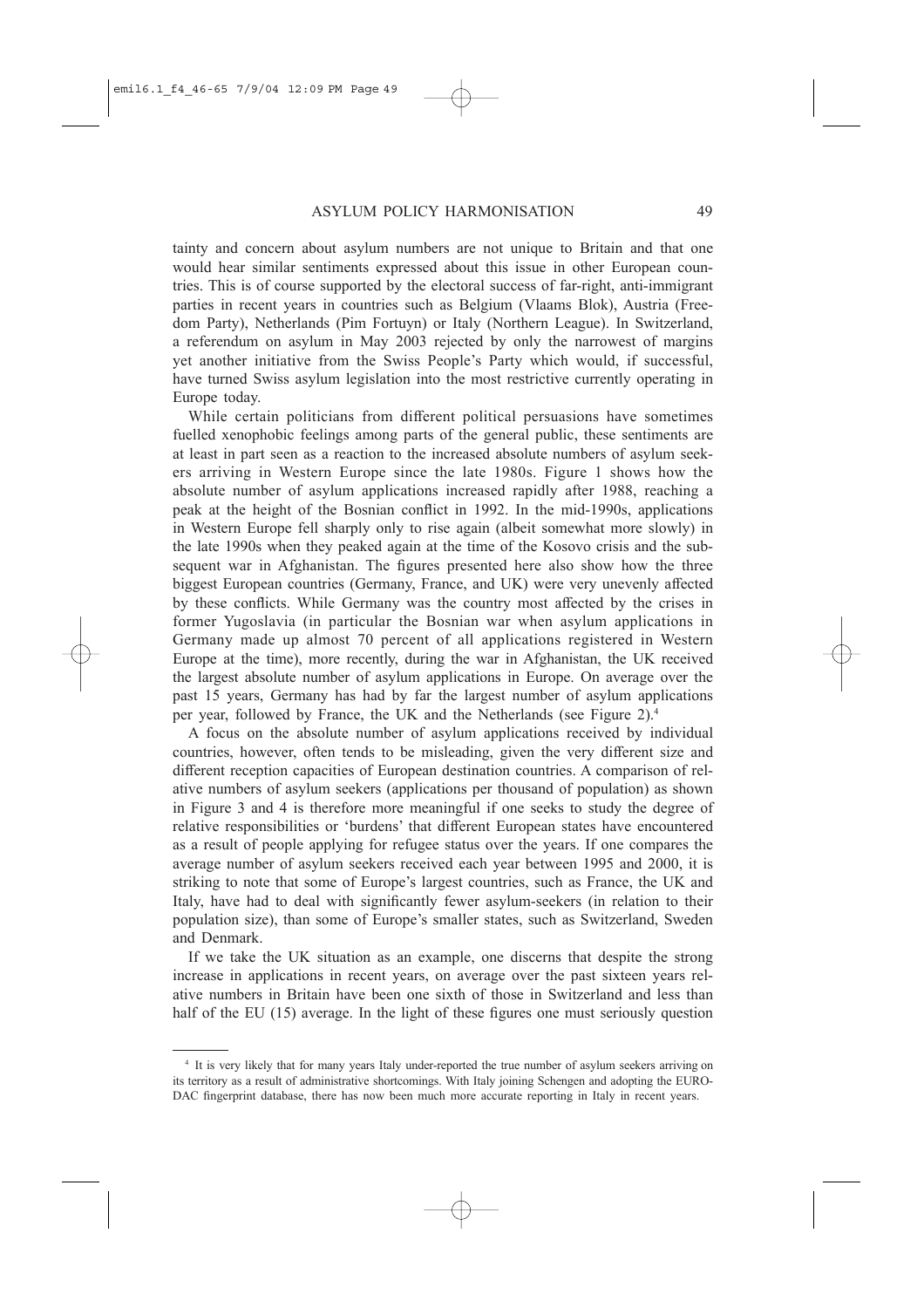

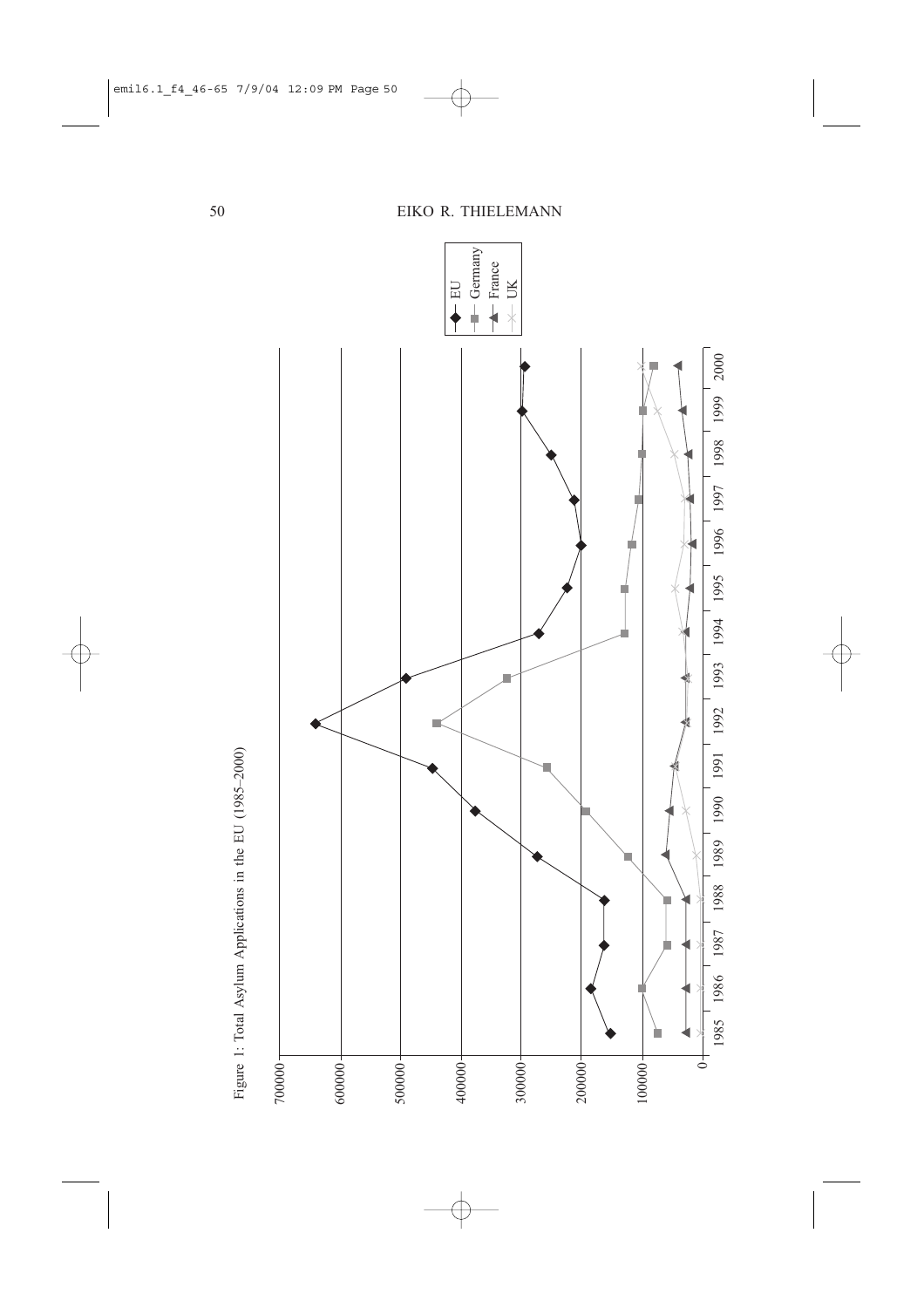

Figure 2: Average Total Asylum Applications in Western Europe (1985-2000)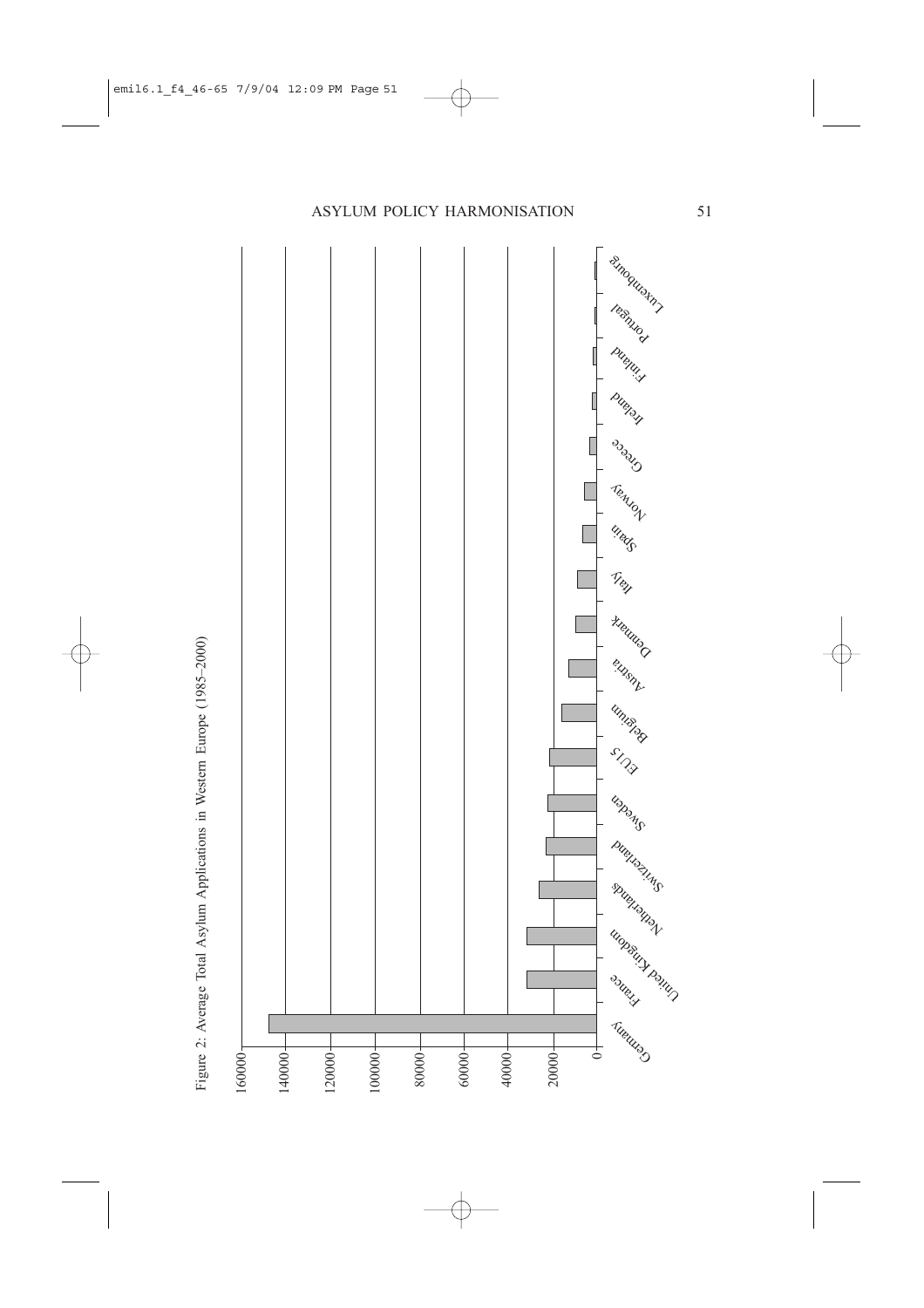

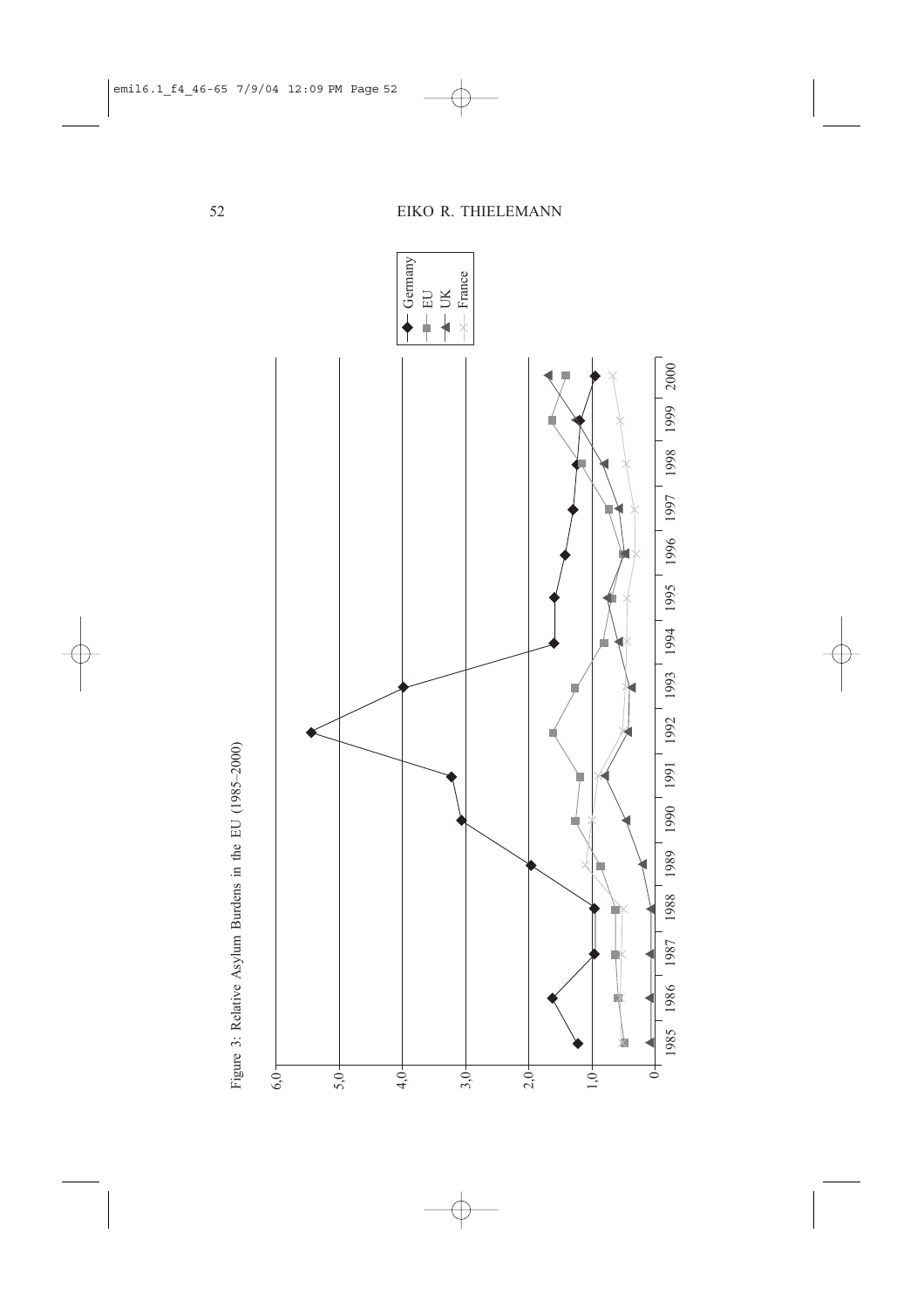

Figure 4: Average Number of Asylum Seekers Per Year, 1985-2000 (per thousand of population)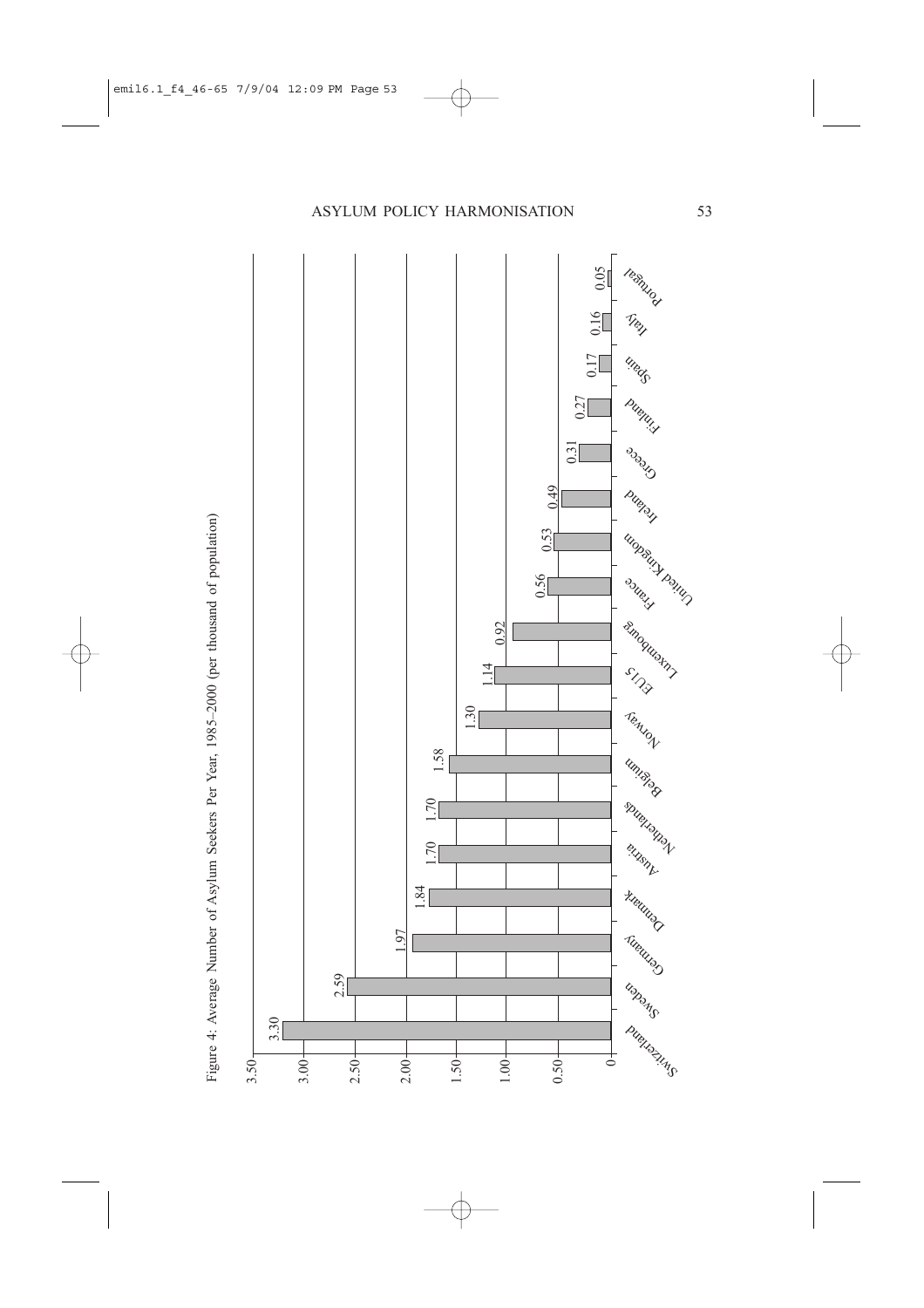what in some quarters appear to have become two accepted cornerstones of the British asylum debate. First, the belief that the UK has been a magnet for asylum seekers. Having been well below the European average over the past two decades in terms of applications per head of population, such claims are unfounded. Secondly, as asylum applications in Britain averaging around five claimants per 10.000 of population, official claims that asylum seekers overburden the UK's welfare services are equally difficult to sustain, especially since the introduction of the UK wide dispersal system for asylum seekers in April 2000, which is specifically designed to work against the concentration of asylum seekers in certain metropolitan areas. Even in recent years, when the UK was faced with an unprecedented number of applications, Britain has had fewer than 17 applications per 10.000 of population. The comparable figure in Germany during the Bosnian war was close to 55 applications per 10.000 inhabitants.

These remarks notwithstanding, national policy makers and the public at large have clearly been concerned about the real or perceived increase in asylum 'burdens'. There appears to be a widely held belief that the unequal distribution of asylum applications across Europe is due to the relative restrictiveness of states' asylum policies. This widely held view has resulted in two principal policy responses. First, countries have embarked upon an international competition to make national asylum legislation more restrictive (relative to those of our neighbouring countries). Second, there have been attempts to coordinate and harmonise national asylum legislation at the European level in an attempt to prevent a potential race to the bottom in protection standards and to eliminate policy differences among Member States.

#### 3. National and European Responses

National policy making over the past 10–15 years in Europe has been characterised by the adoption of various legislative and administrative instruments aimed to control absolute and relative numbers of asylum seekers. Policy-makers have introduced changes in three areas in particular in their attempt to raise the deterrence effect of their countries' policy regimes and to lower their countries' relative attractiveness for asylum seekers. First, measures in the area of *access control policy* (that relate to rules and procedures governing the admission of foreign nationals) have included the tightening of visa policies, regulations for carriers, safe third country provisions, etc. Second, rules concerning *determination procedures* have also been made more restrictive. These have included the operation of countries' refugee recognition system, appeal rights, and rules concerning subsidiary protection. Finally, integration *policy* has been tightened in the process of toughening up countries' asylum regimes. This has meant that rules concerning the rights and benefits given to asylum seekers inside a country of destination (e.g. work and housing conditions, rules on freedom of movement, welfare provisions, educational opportunities, etc.) have also been made more restrictive.<sup>5</sup> In order to assess how countries policy regimes

<sup>&</sup>lt;sup>5</sup> For an overview of changes introduced at the domestic level across European states, see Bloch, Galvin and Schuster (2000).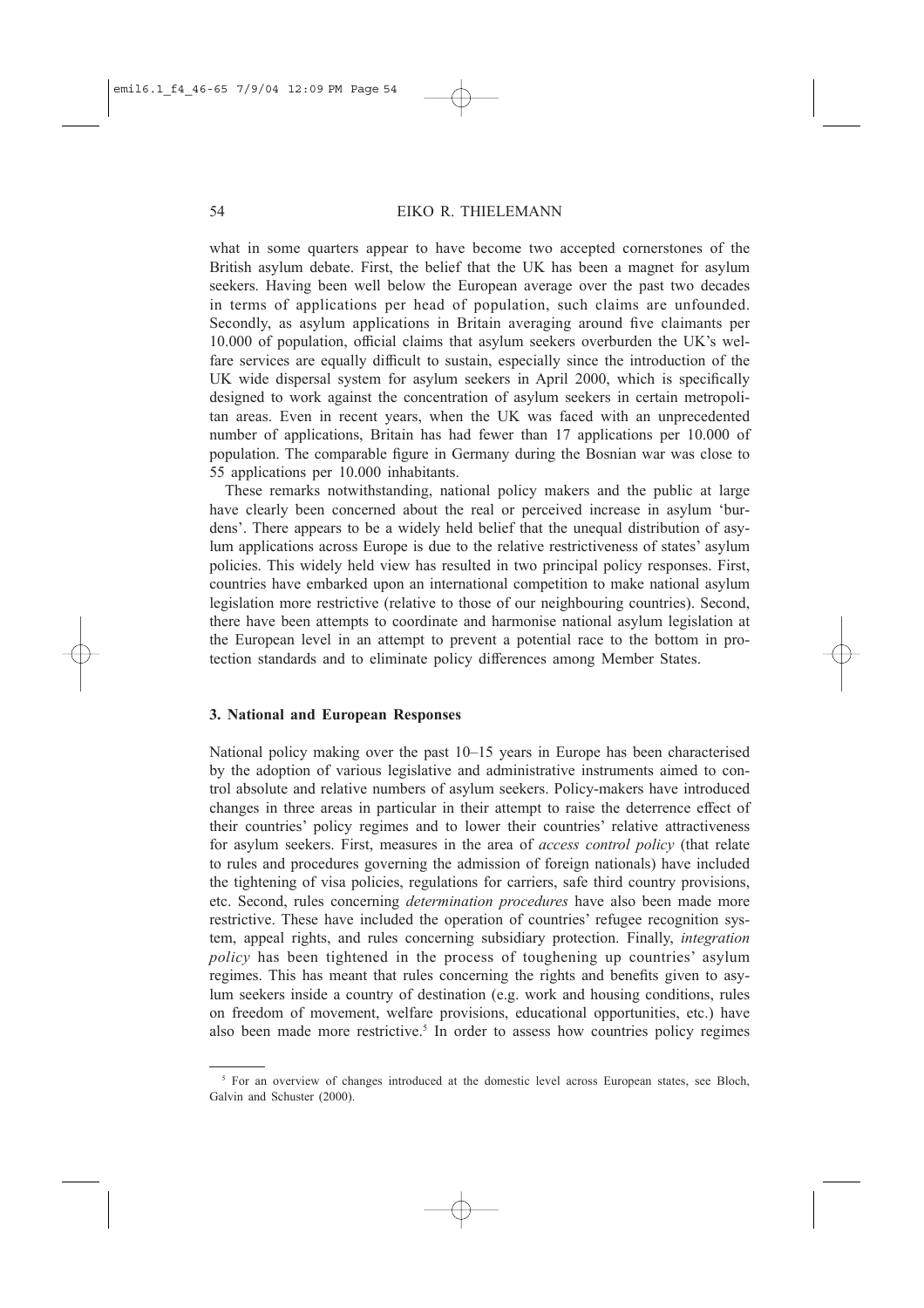have evolved over time in terms of their relative restrictiveness, this article creates a 'deterrence index' which seeks to quantify cumulatively the resulting mix of countries' changing asylum rules. Owing to limitations in the available data, it is impossible at present to include all restrictive measures in the calculation of such an index. However, by focusing on five key deterrence measures that capture all three principal deterrence dimensions (access, determination and integration), it is possible to arrive at a reasonable approximation of such a ranking.<sup>6</sup>

The five measures chosen have been widely regarded by policy makers as having the potential to significantly influence an asylum seeker's decision as to which country to apply to (see e.g. UK Home Office 2002b). First, in the area of *access control*, arguably the most important deterrence measure was the introduction of so called 'safe third country' provisions, which mean that persons seeking asylum in country A will be refused entry into that country, if on their way to country A, they have travelled through state B, a country which country A regards as a 'safe country' and in which the asylum seeker could have applied for asylum. If an asylum seeker's travel route only transpires in the course of the determination procedure, he or she would then be sent back to the 'safe third country' B. The introduction of 'safe third country provisions' across Europe meant that asylum seekers travelling 'overland' to Europe were no longer able to legitimately claim asylum in the country of their destination, as the responsibility for their case was shifted on neighbouring countries through which they had travelled.

Second, with respect to a country's *determination procedures*, the most important potential pull factors that can be influenced by national policy-makers are the rules concerning the granting of subsidiary protection status which allow asylum seekers to remain in a country of destination even though their application for full refugee status under the Geneva Convention is refused. Destination countries have complete discretion in defining the requirements that protection seekers have to fulfil to be awarded such subsidiary status which means that within Europe the percentage of asylum seekers allowed to stay in a country on the basis of the award of some protection status varies from single figures to over 70 percent (UNHCR 1999).<sup>7</sup>

Finally, much of the discussion of the past few years has focused on the potential pull-effects entailed in a third category of asylum policy, namely that of *integration measures* for asylum seekers. Here three policy choices have generally been regarded as crucial: first, freedom of movement vs. a compulsory dispersal policy; second, cash welfare payments vs. a system of vouchers; and third, the right to work under

<sup>&</sup>lt;sup>6</sup> To calculate the index, I analysed two sets of annual yearbooks, the OECD's 'Trends in International Migration' (SOPEMI) and the US Committee for Refugees' 'World Refugee Survey' for the years 1985–2000. Each describes and analyses developments in national asylum policy measures for each country in the paper's data set. For each measure I created a dummy variable which takes the value 1 for each year that a particular measure was in operation in a particular country and the value 0 for all other years. This leaves me with an index ranging from between 0 (lowest deterrent effect) to 5 (highest deterrent effect) for each country in each year.

<sup>&</sup>lt;sup>7</sup> Here I created a dummy variable which takes the value 1 if a country of destination is below the European average with regard to the percentage of asylum seekers it allows to stay in its country in a particular year and which takes the value 0 if the percentage of protection seekers allowed to stay is above the European average.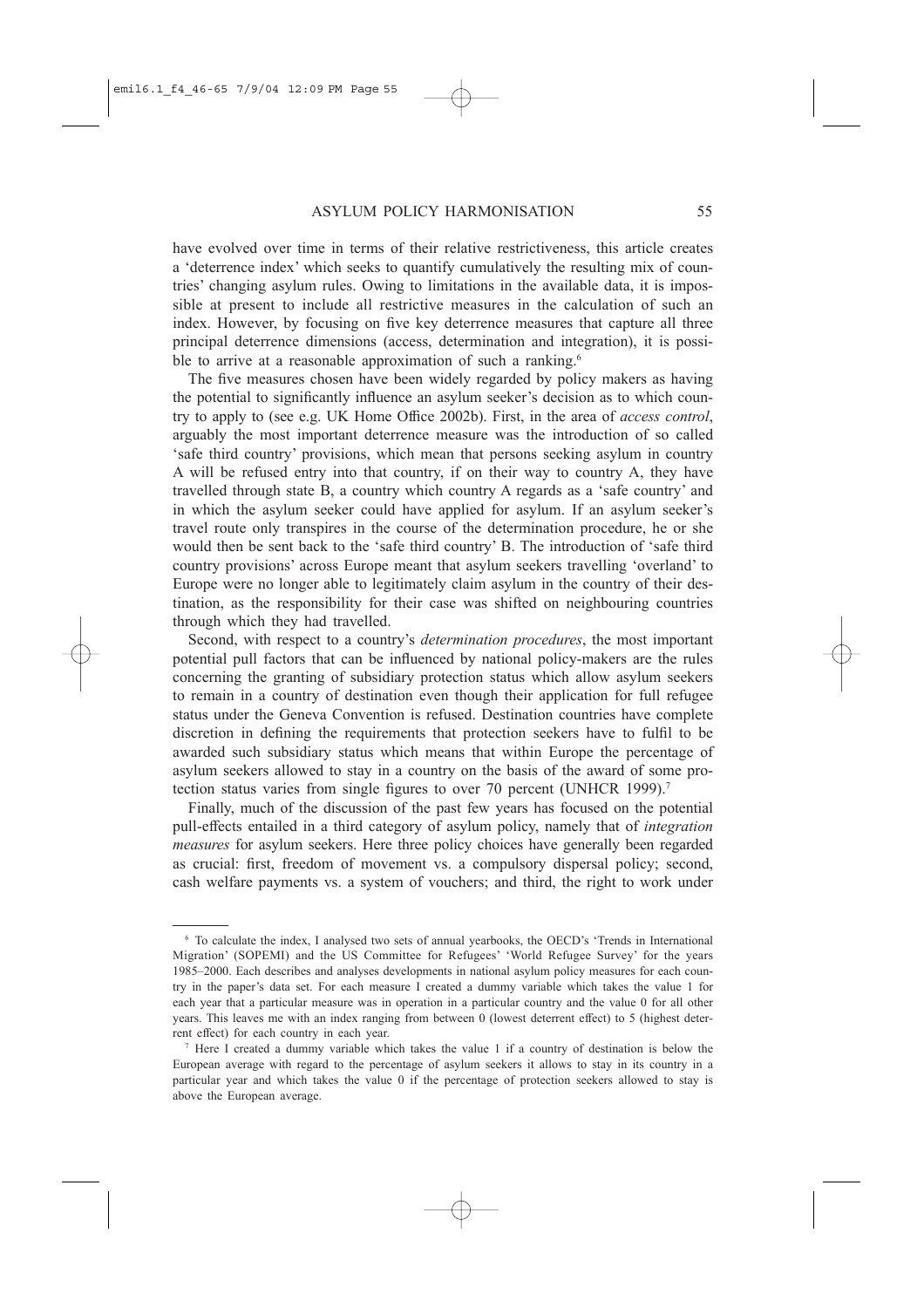certain conditions vs. a general prohibition to take up employment as an asylum seeker. The first of these concerns the right of asylum seekers to move freely within their country of destination until their asylum claim has been determined. While federal states, such as Germany, have long had central reception centres from which asylum seekers are dispersed to the different subnational states according to their relative population size, the UK has only recently introduced similar measures. Although dispersal measures first and foremost are an attempt to alleviate pressures from particular (usually metropolitan) areas which are faced with a strong concentration of asylum seekers, such measures are also designed to deter unfounded asylum claims by making it more difficult to find (illegal) employment. Second, the payment of welfare benefits in 'cash' (instead of payments 'in kind' or through a voucher system) has sometimes been regarded as a pull-factor for asylum seekers.<sup>8</sup> This has led a number of OECD countries to stop giving asylum seekers cash benefits and to replace cash payments by the direct provision of housing, food and health care. In 1999, the UK and Ireland introduced a voucher system for asylum seekers, despite the fact that the two governments were advised that such a system would be more costly to administer than a cash-based system.<sup>9</sup> However, governments have been attracted to vouchers due to the deterrent effect envisaged by such schemes. Finally, allowing asylum seekers to work while their claim to asylum status is being assessed has also sometimes been regarded as a potential pull factor for asylum seekers. All countries of destination have work restrictions for asylum seekers in place. However, a number of countries have gone further and now prohibit asylum seekers to undertake any work until their asylum claim has been accepted.

Looking at the graphic illustration of deterrence measures for the three biggest EU Member States and for the EU15 as whole (Figure 5), we see that the big three European countries are representative of a more general trend in the EU towards greater restrictiveness. It can also be seen that along those five criteria chosen here, UK asylum has changed most significantly in recent years. More lenient than that of other European states until the late 1990s, the UK's asylum regime today is more restrictive than the European average and at the same level as the French one. However, Germany's policies are still more restrictive than British and French ones and tougher than the European average.

Policy responses at the *European level* have complemented measures introduced unilaterally. EU Member States have cooperated to address the issue of the highly unequal distribution of asylum burdens along three basic dimensions: physical burdensharing, fiscal redistribution and policy harmonisation.<sup>10</sup> First, they have tried to make progress on the thorny issue of which Member State is ultimately responsible for a particular asylum seeker who uses the lack of internal borders to travel from one Member State to the next and whether asylum seekers could be moved from

<sup>&</sup>lt;sup>8</sup> The British government, for example, initially resisted pressures to abolish the UK's voucher scheme. Government advisors warned that 're-introducing cash benefits would create a "pull factor" for thousands more asylum seekers' ('Details of Blunkett's asylum shake up', The Guardian, 7 February 2002).

<sup>&</sup>lt;sup>9</sup> In the light of strong protests by human rights NGOs and rising costs, the UK has recently abandoned its voucher scheme and reintroduced the previous cash-based system.

<sup>&</sup>lt;sup>10</sup> Noll (2000) uses the categorisation of 'sharing people', 'sharing money' and 'sharing policy'.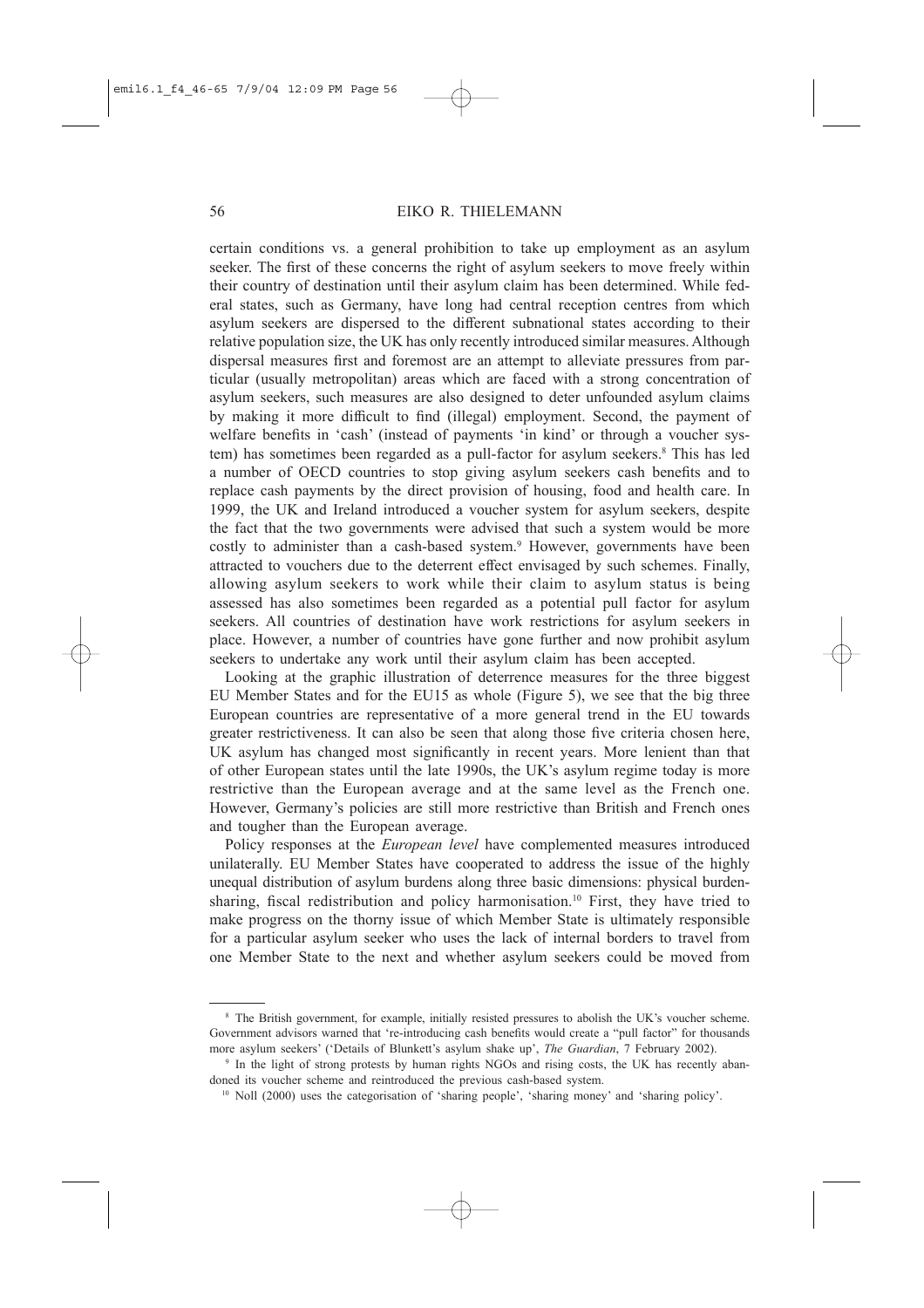

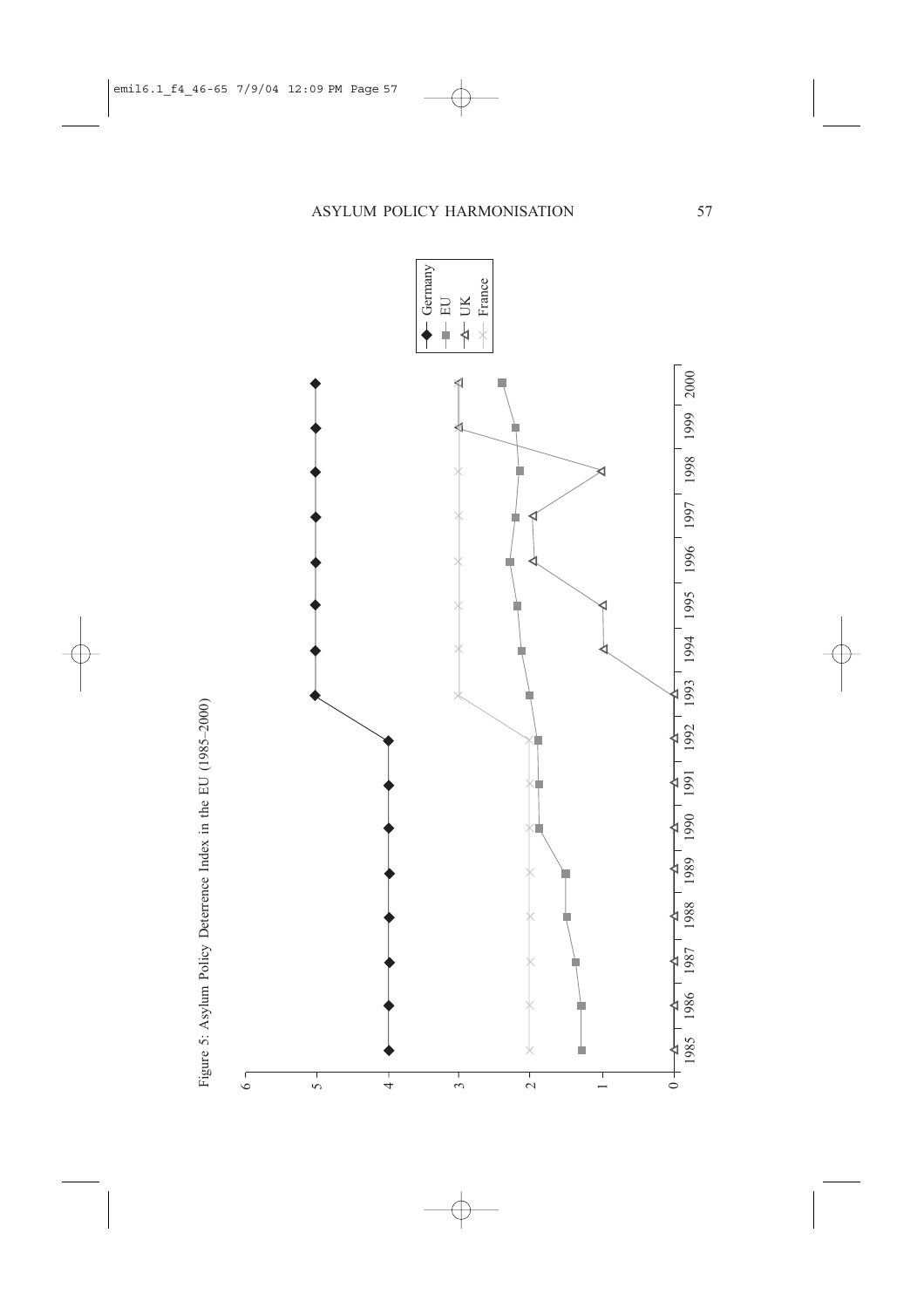## EIKO R. THIELEMANN

one Member State to another in an attempt equalise burdens (*physical burden*sharing). The Dublin Convention,<sup>11</sup> which determines the Member State responsible for the examination of an asylum request, does not represent an effective burdensharing mechanism. Since the Convention assigns responsibility primarily to 'the country of first entry', it seems obvious that Member States with long external borders will be disproportionately affected by this rule. However, there have been a number of recent EU initiatives which have taken the idea of people-sharing more seriously. These have been influenced not only by the recent experience with the refugee crises in Bosnia and Kosovo but also by people-sharing arrangements existing in the refugee regimes of several Member States (Boswell 2003). In 1992, the German government proposed a European wide asylum burden-sharing system. The German proposal<sup>12</sup> foresaw the distribution of asylum seekers across Europe according to a distribution key composed of three criteria which were given equal weight (population size, size of Member State territory and GDP).<sup>13</sup> This proposal, however, did not find the necessary support among other countries, with the UK in particular strongly objecting to such a scheme.<sup>14</sup> It is true that the German proposal set the scene for discussion which ultimately resulted in the 2001 Council Directive on Temporary Protection in the Case of Mass Influx.<sup>15</sup> Since Member States were unable to agree on a fixed distribution key for protection seekers, the directive developed a range of ultimately non-binding mechanisms based on the principle of 'double voluntarism', i.e. the agreement of both the recipient state and the individual protection seeker is required before asylum seekers can be moved from on country to another. More recently, ideas of 'processing and protection in the region of origin' have found interest in a number of EU states (see e.g. UK Home Office 2002a) and in the European Commission (European Commission 2002). These proposals suggest the central processing of asylum claims outside the EU and the subsequent distribution of recognised refugees among the Member States according to certain distribution keys that take account of the differences in Member States reception capacities.<sup>16</sup>

<sup>&</sup>lt;sup>11</sup> The intergovernmental Dublin Convention is about to be replaced by a new EC directive following a political decision at the Copenhagen European Council in December 2002.

<sup>&</sup>lt;sup>12</sup> Council Document 7773/94 ASIM 124.

<sup>&</sup>lt;sup>13</sup> The form of the suggested redistributive mechanism followed the example of German domestic legislation, which stipulates a similar key for the distribution of asylum seekers among the German Länder. See section 45 of the German Asylum Procedure Act (Asylverfahrensgesetz).

<sup>&</sup>lt;sup>14</sup> BMI, Pressemitteilung vom 1.12.1994, FAZ 27.1.1995, p. 2; BT-Drs. 13/1070, 55; Integrationsbericht, p. 92.

<sup>&</sup>lt;sup>15</sup> Council Directive 2001/55/EC of 20 July 2001, OJ L 212, 07/08/2001.

<sup>&</sup>lt;sup>16</sup> In contrast to the long and arduous birth of an intra-EU people-sharing instrument, Member States have found it much easier to agree on measures aimed at 'shifting' the burden of refugee protection to countries outside the EU, in particular to transit countries in Central and Eastern Europe (Lavenex and Ucarer 2002; Byrne 2003). Readmission agreements, for example, have long been a popular instrument for many Member States and the Council has recently given the European Commission the mandate to negotiate such agreements on behalf of the Union. The first of these was signed with Hong Kong in 2001. While EU readmission agreements are a relatively new phenomenon, it is a practice that builds on standard readmission clauses which have long featured in some of the EU's Association and Co-operation Agreements. The conclusions of the European Council in Seville (European Council 2002: 10) urged that any future cooperation, association or equivalent agreement which the European Community concludes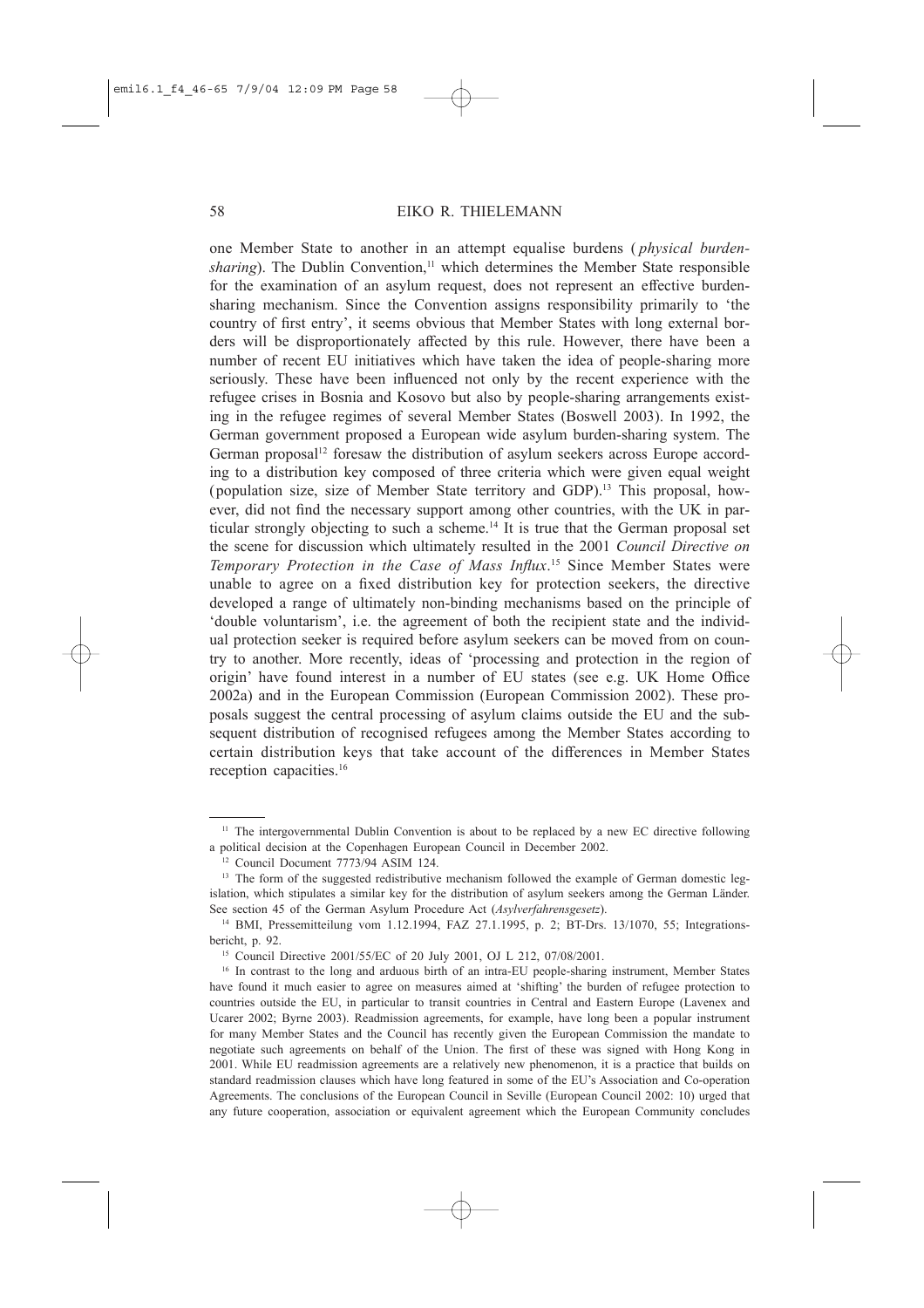Secondly, another way to address disparities retrospectively is through the payment of financial compensation to the most popular destination countries (*fiscal redistribution*). The establishment of the European Refugee Fund (ERF) which was put in place to support and encourage efforts of the Member States in receiving and bearing the consequences of receiving refugees and displaced persons (European Council 2000) is a clear manifestation of fiscal burden-sharing in the European Union. The European Refugee Fund, which is commonly financed by the Member States, seeks to support special projects for the reception, integration and repatriation of refugees and displaced persons (Thielemann, 2003b). Despite its rather modest budget, in financial terms it is the largest EU programme on asylum and immigration. Over time its resources have increasingly been dispersed 'proportionately to the burden on each Member State by reason of its efforts in receiving refugees and displaced persons' (European Council 2000, para 2). The Fund's burden-sharing objectives are clearly stated in the preamble of the Council decision establishing the ERF which holds that the implementation of European asylum policies should take place on the basis of the idea of solidarity between the Member States.

Finally, policy harmonisation is yet another, and sometimes seen as the most promising, approach to achieve a more equitable distribution of 'burdens' in this area. Since the mid 1980s, the EC Member States have worked towards the convergence of Member States' laws on forced migration. What started with initially non-binding intergovernmental instruments has since then been followed by developments in Community law. Important stepping stones were the 1995 Resolution on Minimum Guarantees for Asylum procedures,<sup>17</sup> the 1999 Amsterdam Treaty establishing a Common European Asylum System (for an overview see Guild and Harlow 2001), the 2002 political agreement at the Brussels JHA Council regarding a common definition for persons eligible for refugee and subsidiary protection status and the 2003 directive on common reception conditions.<sup>18</sup> Notwithstanding the importance of these initiatives, it is true to say that policy harmonisation can only address imbalances owing to differences in domestic legislation. However, policy differences are of course only one of several determinants for a protection seeker's choice of host country; other structural factors, such as historic networks, employment opportunities and a host country's reputation are often equally important.

In addition, if one examines the effectiveness of recent policy initiatives undertaken in Europe (both at the national and the European level), one discerns that their impact on disparities in the distribution of asylum burdens has been very limited. Figure 6 shows the evolution of asylum disparities over time as the standard deviation of relative asylum burdens in the 15 Member States for the period 1985– 2000.<sup>19</sup> Instead of a gradual convergence of relative asylum burden as a result of

with any country, should include a clause on the joint management of migration flows and on compulsory readmission in the event of illegal immigration.

<sup>&</sup>lt;sup>17</sup> Council Resolution of 20 June 1995, OJ C 274.

<sup>&</sup>lt;sup>18</sup> OJ L/2003/31/18.

<sup>&</sup>lt;sup>19</sup> The standard deviation is a measure of how widely values are dispersed from the average value (the mean). If the distribution of relative asylum burdens over the time period under investigation had been distributed in a perfectly equitable way (i.e. proportional to population size) then the graph would be a straight horizontal line at value zero. The closer to zero, the more equitable the distribution of burdens among states at that particular point in time.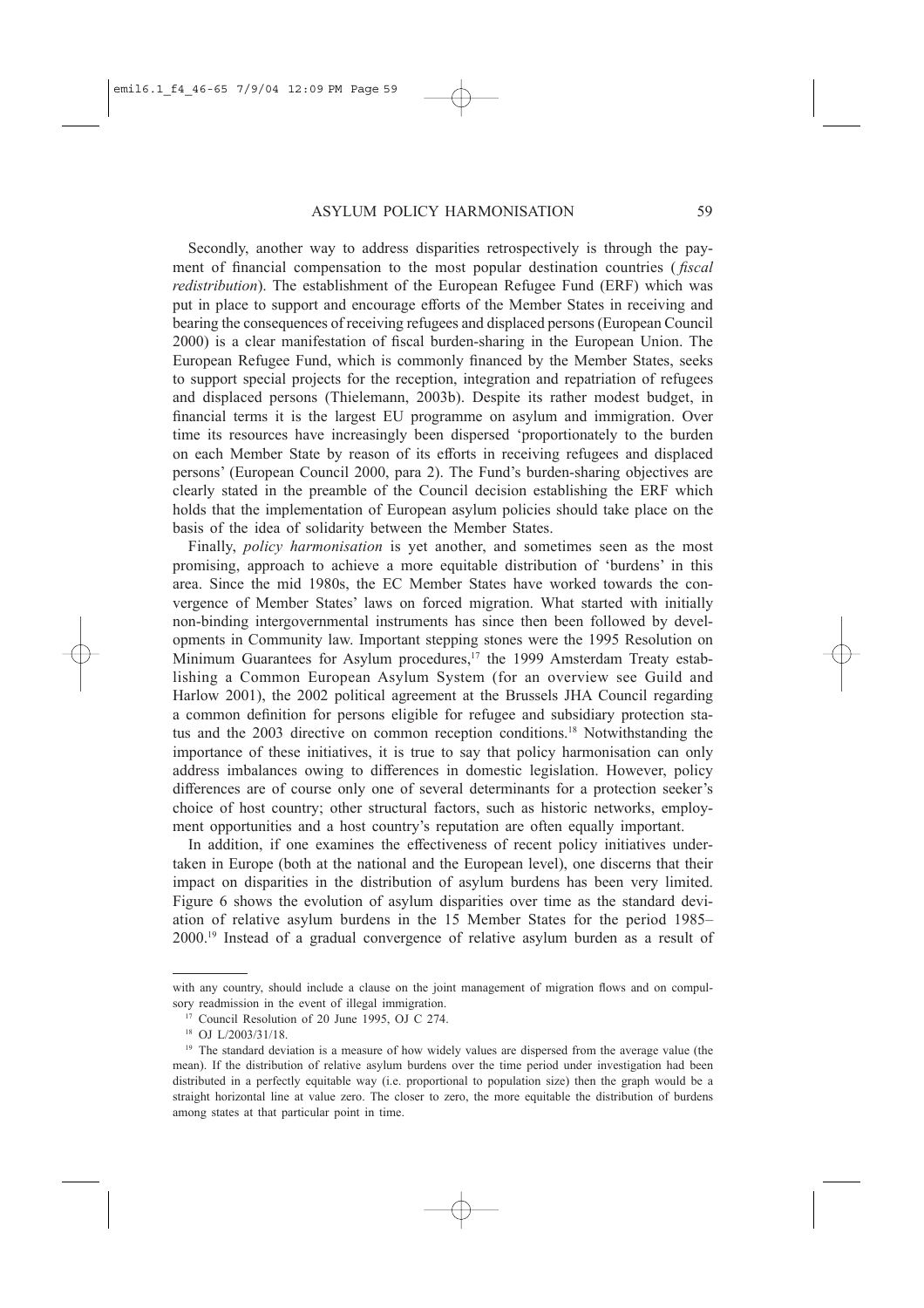increasingly similar national asylum policies and the steps undertaken in Brussels to achieve policy harmonisation in this area, the evolution of disparities in asylum burdens appears to be strongly 'crisis-driven', with the largest disparities being recorded at the time of the Bosnian war in 1992 and again during the Kosovo conflict in 1999.

Therefore, migration push factors in countries of origin not only have affected the absolute number of people applying for asylum in Europe at different times. They also appear to have had an impact on the relative distribution on asylum seekers across different countries of destination. However, in order to more fully understand the distribution of asylum applications across countries, it is necessary to analyse in more detail migration pull factors, *i.e.* specific country characteristics that are likely to influence an individual's asylum seeker's choice of host country.

#### 4. Determinants for the Choice of Host Country

Table 1 demonstrates that structural determinants are more likely to explain the relative distribution of asylum burdens in Western Europe since the mid-1980s than policy-related factors. Table 1 provides two sets of figures. First, it ranks Western European countries according to their average number of asylum applications per thousand of population (the variable we want to explain here). Second, it ranks the same countries with regard to six indicators that stand for potential determinants or pull factors for an asylum seeker's choice of preferred host country. The correlation coefficient in the bottom row of Table 1,<sup>20</sup> gives some indication as to how closely each one of the six indicators (explanatory variables) listed correlates with the relative asylum burden that individual countries are faced with (column 1).

The first two indicators are economic in nature. Economic migration models (Ranis and Fei, 1961; Harris and Todaro 1970, Todaro 1969) explain the decision to migrate as one of income maximisation in which wealth differentials and differences in employment opportunities constitute important pull factors. International migration is expected to be determined by geographic differences in the supply and demand of labour. On this account, it is wage differentials and employment opportunities which explain movements from low-wage countries to high-wage countries. In Table 1, we find that the relative number of asylum applications is very highly and positively correlated with countries' prosperity ranking and one finds a negative and still quite strong correlation with countries unemployment rates. In other words, this suggests that countries which are relatively rich and possess relatively favourable labour market opportunities tend to receive relatively high numbers of asylum applications.

<sup>&</sup>lt;sup>20</sup> A correlation describes the strength of an association between variables. For a set of variable pairs, the correlation coefficient gives the strength of the association. The correlation coefficient is a number between 0 and 1. If there is no relationship between the predicted values and the actual values the correlation coefficient is 0 or very low (the predicted values are no better than random numbers). As the strength of the relationship between the predicted values and actual values increases so does the correlation coefficient. A perfect fit gives a coefficient of 1.0. Thus the higher the correlation coefficient the better.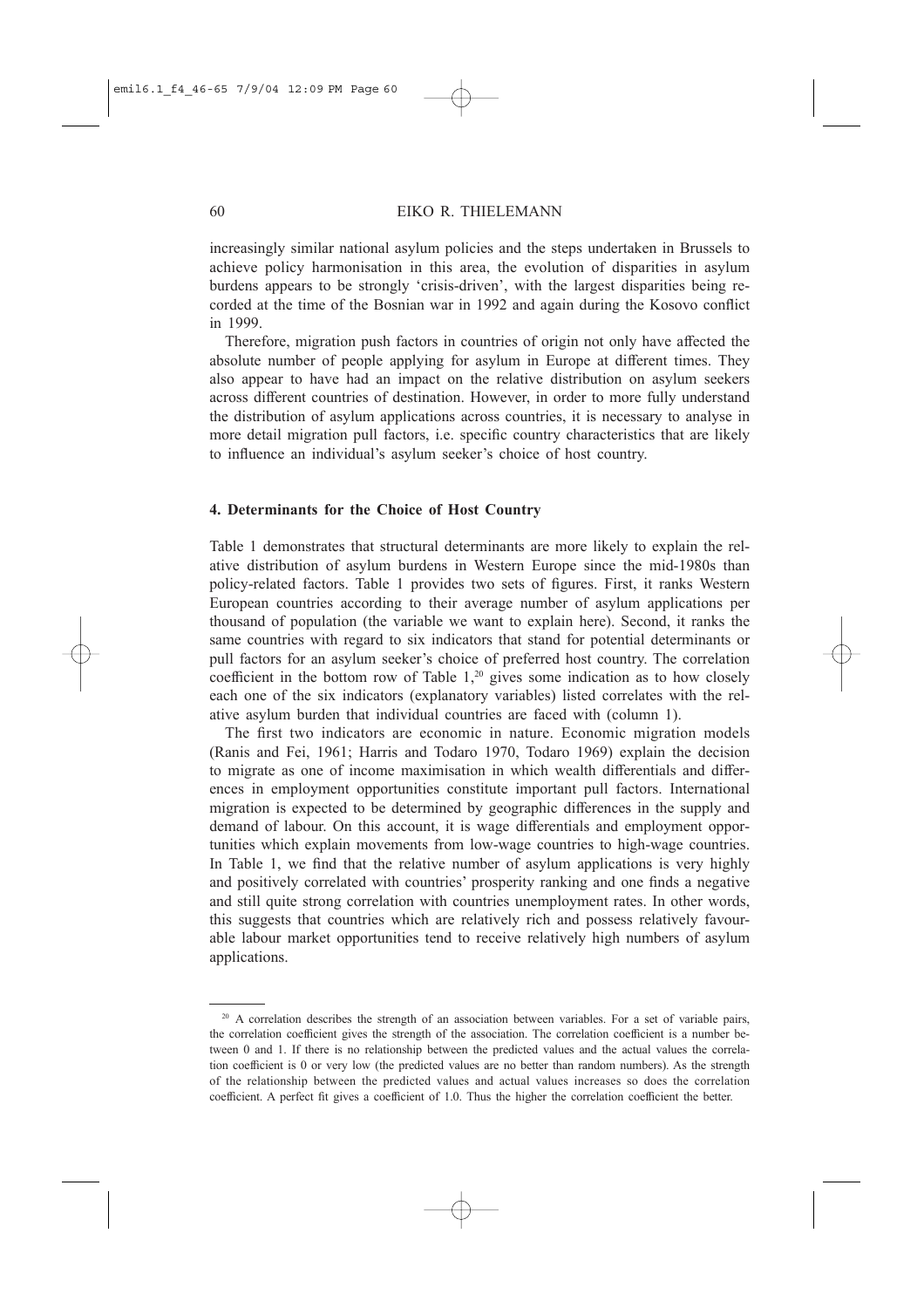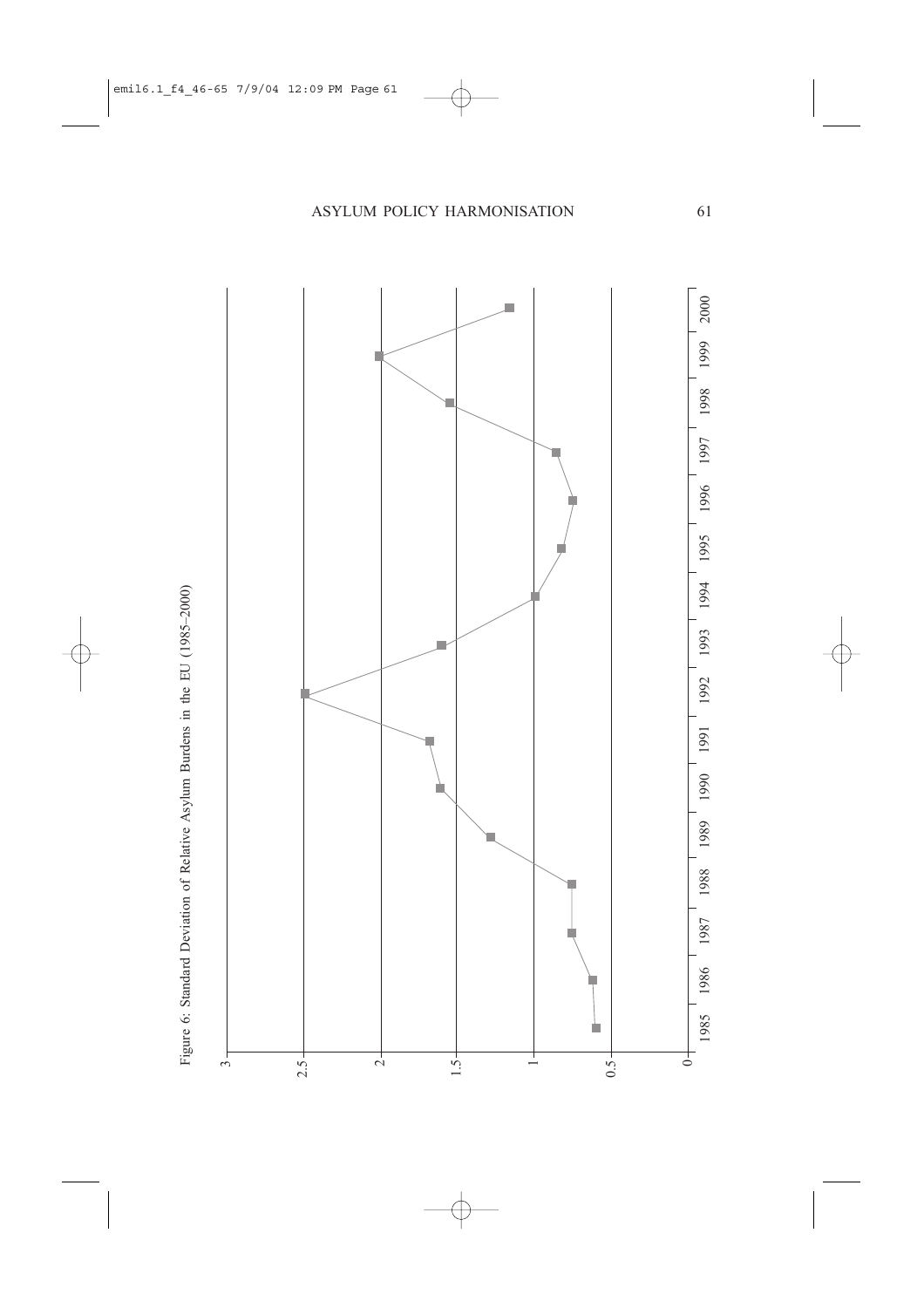| $\frac{1}{2}$       |
|---------------------|
| $50 - 50$<br>Ì      |
| $\overline{a}$<br>J |
|                     |
|                     |
|                     |
| in a<br>١           |
| ı                   |
|                     |
|                     |
|                     |
| $\mathbf{1}$        |
|                     |
| 5<br>1<br>1         |
|                     |
|                     |
|                     |
|                     |
|                     |
|                     |
|                     |
|                     |
|                     |
| í                   |
| í<br>í              |
|                     |
|                     |
| I                   |
| i                   |
|                     |
|                     |
|                     |
|                     |
| ļ                   |
|                     |
| ı                   |
|                     |
| ľ                   |
| ł                   |
|                     |

| Political<br>Historical<br>Foreign (Born)<br>Population<br>Unemployment Rate |           |                                                                                                                                                                                                                                                                                                     |
|------------------------------------------------------------------------------|-----------|-----------------------------------------------------------------------------------------------------------------------------------------------------------------------------------------------------------------------------------------------------------------------------------------------------|
|                                                                              |           | Economic                                                                                                                                                                                                                                                                                            |
|                                                                              |           | Capita<br>DP per                                                                                                                                                                                                                                                                                    |
| <b>NOR</b><br>aut<br>19.5                                                    | ESP       | 0.033                                                                                                                                                                                                                                                                                               |
| SWE<br>$60.9$<br>41.6<br>DEU<br>14.4                                         |           | $\begin{array}{l} 0.032 \\ 0.028 \\ 0.026 \\ 0.027 \\ 0.000 \\ 0.000 \\ 0.000 \\ 0.000 \\ 0.000 \\ 0.000 \\ 0.000 \\ 0.000 \\ 0.000 \\ 0.000 \\ 0.000 \\ 0.000 \\ 0.000 \\ 0.000 \\ 0.000 \\ 0.000 \\ 0.000 \\ 0.000 \\ 0.000 \\ 0.000 \\ 0.000 \\ 0.000 \\ 0.000 \\ 0.000 \\ 0.000 \\ 0.000 \\ 0.$ |
| DNK<br>29.6<br>26.3<br>21.8<br>DNK<br>$\overline{21}$                        | <b>NH</b> |                                                                                                                                                                                                                                                                                                     |
| CHE<br>Я<br>$\frac{2}{11}$                                                   |           |                                                                                                                                                                                                                                                                                                     |
| DEL<br>10.6                                                                  |           |                                                                                                                                                                                                                                                                                                     |
| 16.4<br>9.4                                                                  |           |                                                                                                                                                                                                                                                                                                     |
| CHE<br>SWE<br>NOR<br>BEL<br>9.0                                              |           |                                                                                                                                                                                                                                                                                                     |
| $7.6$<br>$7.6$<br>$7.4$<br>$\overline{\infty}$                               |           |                                                                                                                                                                                                                                                                                                     |
| EM EN GRE<br>7.9                                                             |           |                                                                                                                                                                                                                                                                                                     |
| 5.3<br>7.9                                                                   |           |                                                                                                                                                                                                                                                                                                     |
| BEL<br>3.9<br>7.0                                                            |           |                                                                                                                                                                                                                                                                                                     |
| $\mathbb R$<br>$\frac{3}{2}$<br>6.0                                          |           |                                                                                                                                                                                                                                                                                                     |
| $\mathbb H$<br>J,<br>5.9                                                     |           |                                                                                                                                                                                                                                                                                                     |
| ESP<br>4.5                                                                   |           |                                                                                                                                                                                                                                                                                                     |
| GBR<br>LUX<br>$\overline{4}$ .                                               |           |                                                                                                                                                                                                                                                                                                     |
| PRT<br>PRT<br>2.5                                                            |           |                                                                                                                                                                                                                                                                                                     |
| GRC<br>ESP<br>$\sim$                                                         | LIX       | 0.008                                                                                                                                                                                                                                                                                               |
| 0.63<br>$-0.52$                                                              |           | 0.70                                                                                                                                                                                                                                                                                                |

## 62

## EIKO R. THIELEMANN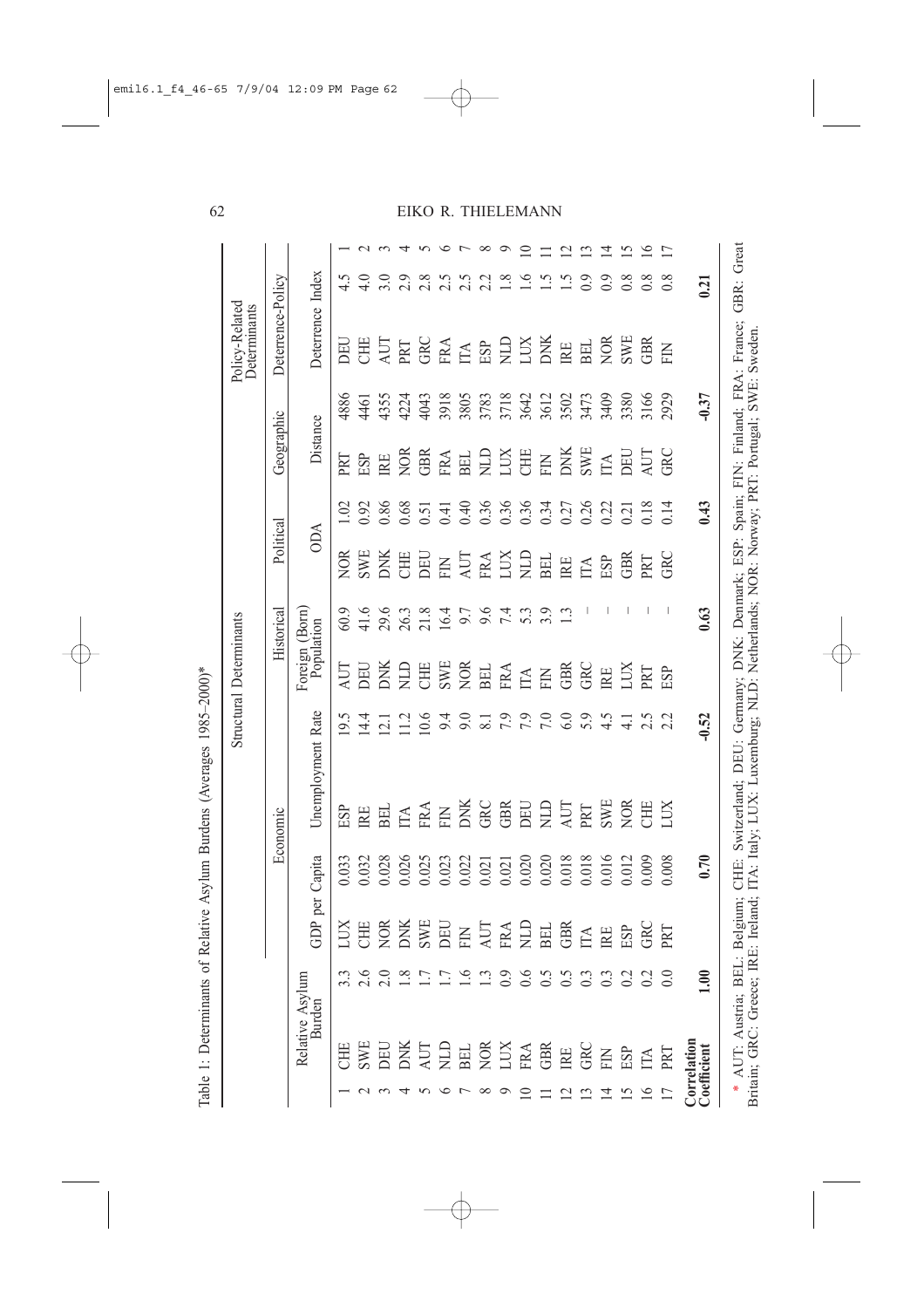The third indicator relates to historical ties (colonial links, language ties, cultural networks, etc.) between countries of origin and destination that often have lead to transport, trade and communication links between such countries. Links which have tended to facilitate movements of people from one country to the other (Massey et al., 1993: 445–7). One possible way to study the strength of such ties is to estimate the number of current or former citizens of a particular country of origin, who are resident in different countries of destination. Drawing on this, Table 1 shows that high asylum burdens correlate strongly (and positively) with historical links between countries of origin and countries of destination. Host countries in which one already finds a large number of people originating from countries from which large numbers of asylum seekers tend to come from, are likely to be countries confronted with relatively high asylum burdens.

The fourth indicator is more political in nature, and seeks to capture the reputation that a particular country of destination enjoys abroad and in particular in the developing world from which the large majority of asylum seekers originate from. Asylum seekers can be expected to be concerned about personal security and the difficulties they might face regarding their acceptance into a new host society. Here, we try to capture the reputation of a country in terms of its 'liberal credentials' and concern for foreigners by analysing countries' track records in the area of overseas development aid. The assumption is that countries which spend relatively more of their GDP on aid to the Third World will tend to have a more liberal reputation. Table 1 finds quite a strong and positive correlation between relative asylum burdens and host countries' reputation measured in this way. Host countries which spend a relatively high proportion of their GDP on overseas development aid tend to attract a relatively high share of asylum applications.

Fifth, although perhaps less than some years ago as a result of technological advancements, geographic distance between countries of origin and destination can still be regarded as an important proxy for the cost of movement between countries. With regard to the role of geographical factors, we find a negative, albeit weaker, correlation between relative asylum burdens and the average distance between countries of destination and the five most important countries of origin in any particular year. In other words, those countries which are more closely situated in geographic terms to important countries of origin, are the ones more likely to encounter a disproportionate share of asylum applications.

Finally and more importantly for the purposes of our discussion, we find a positive and rather weak correlation between relative asylum burdens and policy related deterrence measures. Despite quite substantial variation in countries' average deterrence index for the time period under investigation, we find little evidence for the claim that countries with stricter asylum regimes are the ones which find themselves with relatively smaller burdens in comparison to those which (on average) have operated more lenient regimes.<sup>21</sup> On the contrary, we find that some of the countries with the highest relative asylum burdens, such as Germany, Switzerland and Austria,

<sup>&</sup>lt;sup>21</sup> With the use of more advanced statistical techniques and the use of lagged independent variables, it can be shown that while newly introduced deterrence measures can have a significant effect on the relative distribution of asylum burden, this effect tends to be short lived due to copy-cat strategies by other countries which swiftly cancel out the desired effect of such measures (Thielemann 2003a).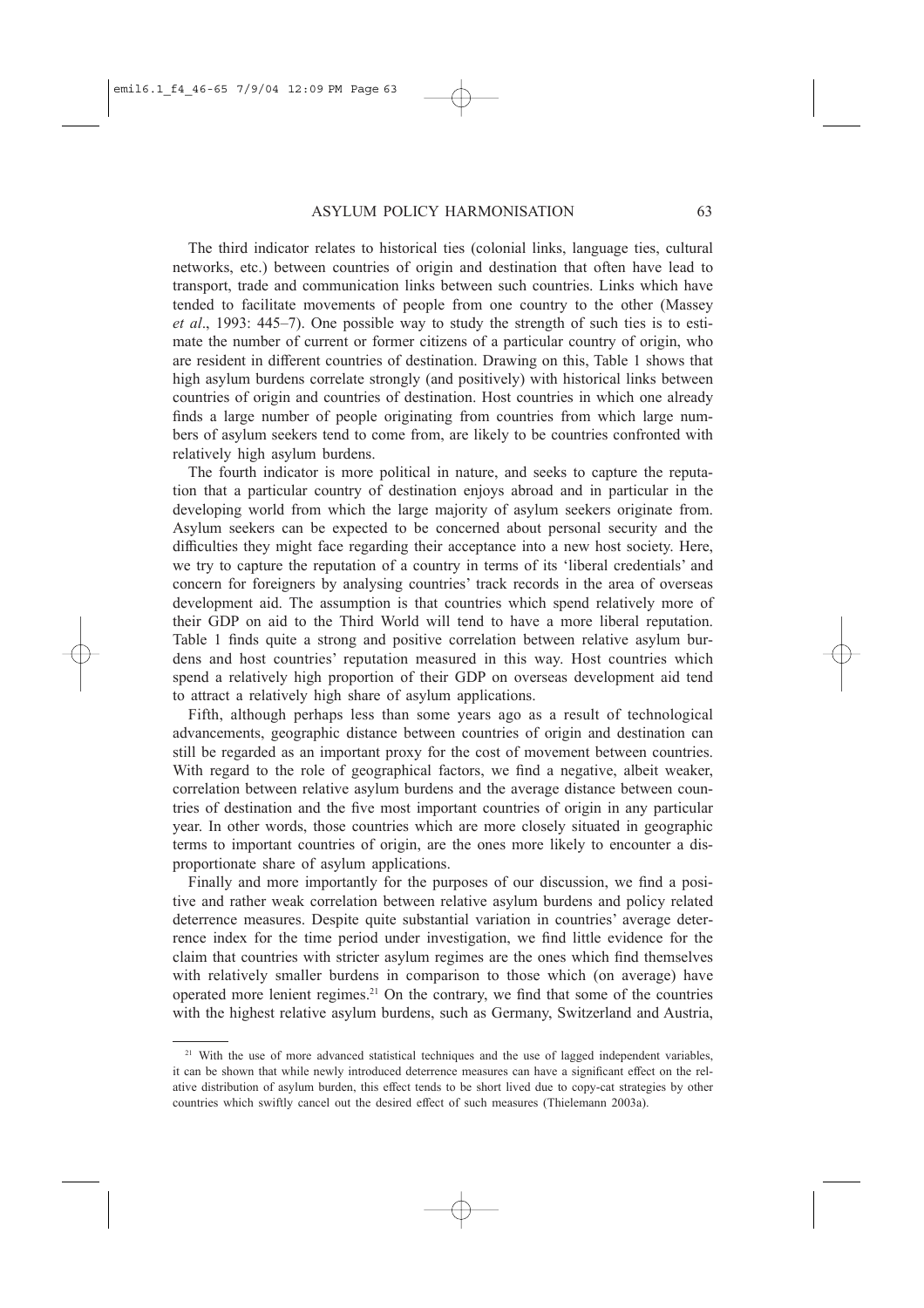have also been the ones which on average have had the largest numbers of deterrence measures in place. The adoption of deterrence measures therefore appears to have been a rather ineffective strategy for deflecting asylum applicants onto other West European states.<sup>22</sup>

## 5. Conclusion: Why Policy Harmonisation Undermines Burden-sharing

This article challenges perceived wisdom about asylum in Europe in a number of ways. *First*, although asylum figures today are higher than in the mid 1980s, we do not find steadily increasing asylum applications. Instead, we find that asylum flows are clearly influenced by specific (often violent) conflicts in specific countries of origin. Being faced with 650.000 asylum applications during the Bosnian war in 1992, applications in Western Europe were down to below 300.000 in the year 2000, despite the worsening situation in Afghanistan and other countries of origin around the world. Secondly, the discussion has shown that some Western European countries have indeed been faced with substantially higher asylum burdens than others. Controlling for differences in population size, it has been shown that some smaller countries such as Switzerland, Sweden, Denmark and Austria have been much more affected by asylum claims than Europe's big countries (with the partial exception of Germany as a result of the Bosnian war). *Thirdly*, this article calls into question the general perceived wisdom that it is differences in countries' relative policy restrictiveness which are responsible for the vast disparities in asylum burdens across Western Europe. Instead I have highlighted the role of structural factors in determining relative asylum burdens across countries. The fear that a country's asylum system might come to be seen as a 'soft touch' leading to a subsequent uncontrolled influx of asylum seekers must therefore be regarded as exaggerated, if not largely unfounded. Finally, if, as this article suggests, structural factors are indeed more important than policy related factors in determining how asylum applications are distributed among countries, then the current European emphasis on the harmonisation of deterrence measures is misplaced. The EU's exaggerated concern with potential pull factors, not only has pushed to the side joint initiatives aimed to tackle the root causes of asylum flows, but it has also undermined its declared burden-sharing objective, since European initiatives in this area do little to address the principal underlying *structural* causes for the unequal distribution of asylum burdens. Even if Europe succeeded in harmonising restrictive policy measures, the unequal distribution of asylum burdens would persist as a result of the continued effect of differences in the structural pull factors of European states. Current EU initiatives neglect the underlying causes for asylum and undermine Member States' ability to use distinctive policy tools to counteract the effect of structural factors that influence the distribution of burdens in this area. By so doing, they tend to undermine rather than advance the goal of equitable burden-sharing.

<sup>&</sup>lt;sup>22</sup> However, it appears that countries in Western Europe have had more success in using deflection measures to shift asylum burdens onto countries in Central and Eastern Europe (Lavenex 1999; Noll 2000).